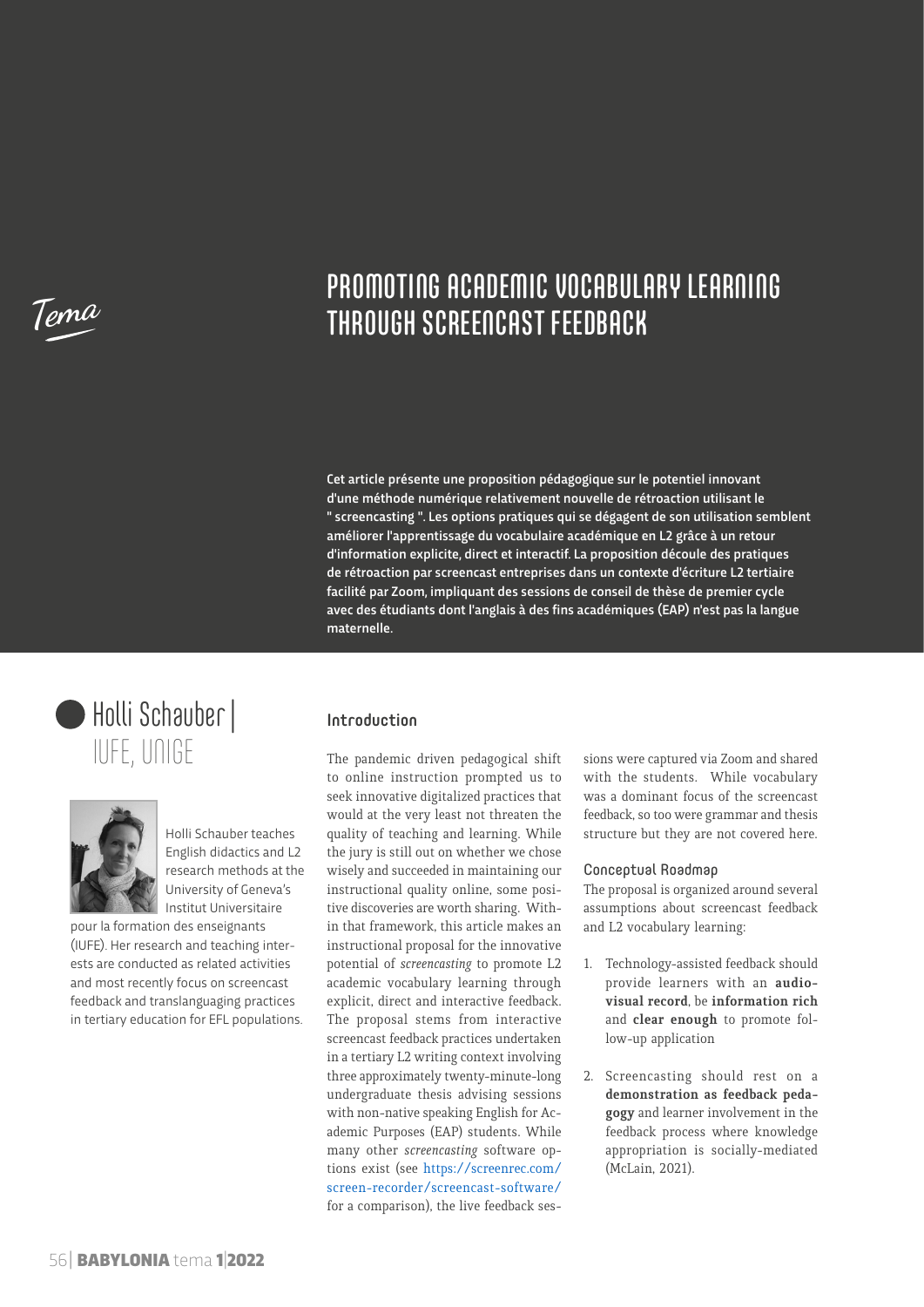- 3. L2 vocabulary teaching and learning through **digitalized feedback** should involve **multiple contextualized exposures** that **explicitly target form, meaning and/or use**
- 4. Both feedback and L2 vocabulary teaching and learning should include **space for interaction**

The article will now briefly offer a descriptive overview of *screencasting* and our current understanding of L2 vocabulary learning followed by a more detailed discussion of how the above assumptions translate into digitalized screencast feedback that promotes L2 vocabulary learning.

### Screencasting and Feedback

Screencasting can be defined as an online tool that harnesses oral and written corrective feedback in audio/video recordings presented to students either synchronously (live interaction) or asynchronously (delayed and independent consumption). While asynchronous screencast feedback is undertaken in the absence of the student, they can still listen to recorded comments on video captures, and watch the cursor movements and instructor annotations (Bush, 2020). In synchronous screencasting, the learner participates in the feedback process. This latter option is the focus of this article. Screencast feedback has already earned pedagogical praise for the following reasons: the increased quantity of explicit feedback; the explanatory density of audiovisual scaffolding through demonstration with examples; the observation, apprenticeship and dialogue around the modeling; the improved saliency and understandability of the vocabulary specific use in context; the improved exploitation of the feedback in follow up integration of the targeted vocabulary; and the personalized nature of the interaction and feedback (Ajjawi & Boud, 2017; Ali, 2016; Orlando, 2016; Séror, 2012; Mahoney, Macfarlane & Ajjawi, 2019; Ghosn-Chelala & Al-Chibani, 2018). If that is not enough, the screencast feedback also generates the repetition and reinforcement long associated with multiple (explicit) exposures to vocabulary deemed necessary for acquisition to occur (Nation, 2015; Schmitt & Schmitt, 2011; Laufer & Rozovski-Roitblat, 2015; Tavasoli et al., 2020). Taken together, a case can

be made linking screencasting with the digitalized type of high impact feedback that increases the likelihood of lexical uptake by (L2) learners.

Academic Vocabulary Learning in L2 Much of our understanding of vocabulary teaching rests on the prevailing split between intentional (direct/explicit instruction) or incidental (indirect attention) approaches to vocabulary learning mediated further by task type, interaction, lexical load and a focus on form, meaning and/or use and more recently, the choice of digital tools supporting one or both approaches (Nation, 2015; Schmitt& Schmitt,2011; Richards, 2015; Laufer & Rozovski-Roitblat, 2015; Yang, 2021). Academic vocabulary is subject to the same understanding but refers to items common to a range of academic genres but less common to other kinds of texts.

## The Practical View

In the academic writing context featured here, students often over relied on the word *big* to mean *significant, key, essential, important, large, and central*. Prior to the writing assignment in which the word appears, *big* was tagged as being too informal for the academic register of thesis writing and students were instructed to avoid it. In response, the synchronous screencast feedback enlisted the following seven options. Each option targets the repetition, reinforcement, recycling, elaboration and consolidation associated with L2 vocabulary learning. Space limitations prevent a full transcript.

1. Glossing of the problematic words

through verbal and written annotation either in the body of the text and/or in the margin using the insert comment function. This provides the consciousness raising function associated with getting students to notice the reason for isolating the targeted word and provides the initial set of repetitions.

In the synchronous screencast feedback event sentences were flagged verbally and in writing if they contained the word *big*. The sentences flagged included *big-*

Synchronous screencast feedback removes the guessing from what students think was meant by a specific set of comments, suggestions, corrections, and/or modifications because of the space available for interaction and renders the information about vocabulary use, among other language type information, salient, explicit, and useable.

**Microsoft Office User Insert comment function**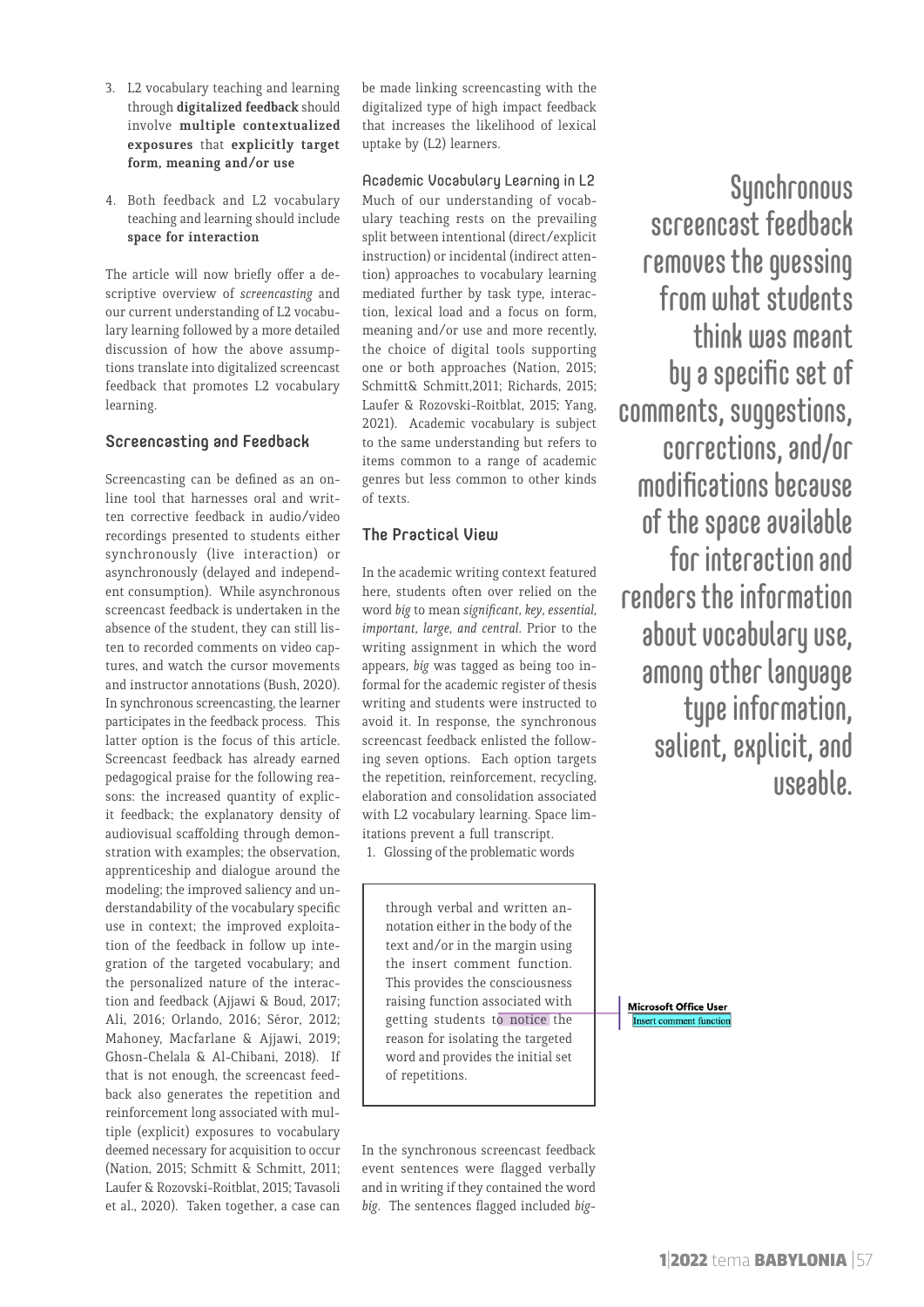*gest one, big population, big idea, big amount, big role,* and *big debate*. While these are not incorrect pairings, they may be con sidered less academic than the follow ing options which were explicitly offered both orally and in written form in the right-hand margin.

The student wrote the following sentenc es with the word big:

 $\overline{1}$ 

options were introduced and inserted as comments into the margin. In ad dition to the explicit direct corrective feedback strategy used, the screencast event involved stating the sentences with each of the lexical options cited above and referring to the written re inforcements already provided. This provided the multiple exposures.

Ī

| Microsoft Office User                                                                                                                                                                                                                         | Within the two different enterprises there                                                                                                                                                                                                                                        | 4. Student observation and notetak-                                                                                                                                                                                                                                      |
|-----------------------------------------------------------------------------------------------------------------------------------------------------------------------------------------------------------------------------------------------|-----------------------------------------------------------------------------------------------------------------------------------------------------------------------------------------------------------------------------------------------------------------------------------|--------------------------------------------------------------------------------------------------------------------------------------------------------------------------------------------------------------------------------------------------------------------------|
| The most significant one beingbiggest is not academic<br>Holli Schauber<br>There has been considerable debate                                                                                                                                 | are major differences, the biggest one<br>would be within the advertisements.<br>There has been a big debate about                                                                                                                                                                | ing. This exposes the learner to<br>the possible applications of the<br>word through processes of elab-<br>oration and consolidation.                                                                                                                                    |
| Holli Schauber<br>Definitely used in speech but not academic writing                                                                                                                                                                          | The ads target a <b>big</b> population.<br>The company had the big idea to<br>A big amount was spent on advertising.<br>The ads definitely played a big role (defi-                                                                                                               | S: I see what you mean and I will make<br>the necessary changes.<br>T: You don't need to take notes because<br>you will get a recording of this feed-<br>back.                                                                                                           |
|                                                                                                                                                                                                                                               | nitely flagged in the same sentence)<br>2. Discussion and check for un-<br>derstanding of the comments/<br>suggestions? This discussion<br>generates the repetitions, and<br>reinforcement associated with<br>multiple exposures.                                                 | 5. Clarification of comments and<br>suggestions in response to<br>learner questions. This allows<br>students to consolidate their un-<br>derstanding of the form, meaning<br>and uses of the alternate words<br>for big within the contexts they<br>initially used them. |
| Holli Schauber<br>Biggest to most X                                                                                                                                                                                                           | T: If you refer to your handout on aca-<br>demic register, big has been flagged<br>as informal. See the column in the<br>handout with big and do you under-<br>stand my comments/suggestions?<br>S: Oh yeah, I forgot. I see now. Will<br>change them.                            | S: Can I use these words every time for<br>big?<br>T: Many of them can be used inter-<br>changeably but in some cases you<br>will need to change the form of the<br>word, like biggest to most significant<br>or most important.                                         |
|                                                                                                                                                                                                                                               | 3. Demonstration with commentary<br>and examples to introduce more<br>appropriate, relevant, or other<br>lexical options. This recycles the<br>targeted items via repetition and<br>reinforcement.                                                                                | 6. Application of the suggested<br>lexical items by the student as a<br>verification process in the pres-<br>ence of the teacher. This permits<br>the learner to consolidate their<br>understanding of the word use<br>through demonstration.                            |
| Holli Schauber<br>less academic than the following options: biggest-most<br>significant one big significant/large population, big key<br>idea, big large/significant amount, big essential/key role,<br>and big-significant/important debate. | T: Here are some alternatives. Let's see<br>how they fit into your sentences.<br>biggest most significant one, big<br>significant/large population, big key<br>idea, big large/significant amount,<br>big essential/key role, and big con-<br>siderable/significant/important/key | S: So if I write big population, I should<br>use significant or large.<br>T: Both those options work but the word<br>large invokes the image of size more<br>than significant which has a more<br>abstract quality to it.                                                |

debate. A verbally-annotated demon stration ensued in which the different